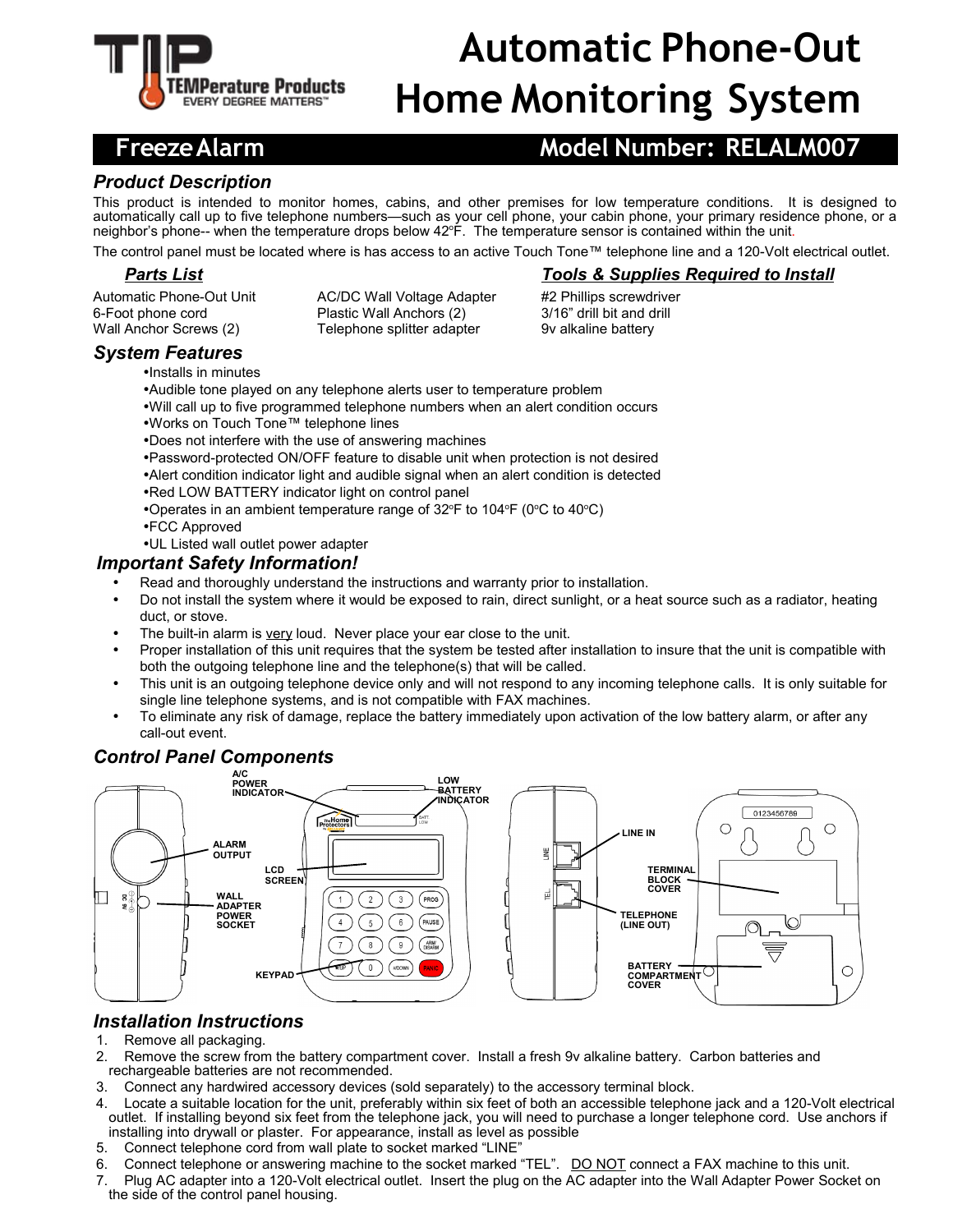### *System Programming*

When the unit is plugged into the AC adapter and the 9V battery is installed for the first time, a 10-digit display will appear on the LCD screen. This LCD screen and keypad are used to program several of the functions of your alarm, including:

**Setting your password**

**Setting the time and date**

**Programming the telephone numbers to be called automatically** 

**Deleting or changing a telephone number to be called**

**Turning the local siren ON or OFF**

**Turning the automatic calling feature ON or OFF**

**Setting the number of calling cycles** 

**Panic button operation**

**NOTE:** *When programming any of the alarm functions, if you do not press a key within 10 seconds, the 10-digit display will reappear and you will need to start the setting process over for that particular function.*

#### **1. Setting Your Password**

It is recommended that the first thing you do is set your password. This is because entering your password is the first step taken to change any of the alarm settings and to program outgoing telephone numbers: To set your password:

- 1. Enter the factory pre-set password of 0-0-0 on the keypad
- 2. Press the PROG button once
- 3. The word PASSWORD will flash on the top of the screen
- 4. Press the ARM/DISARM button to confirm that you want to set your password
- 5. Enter your new password on the keypad (up to 6 numbers)
- 6. Press the ARM/DISARM button to confirm your password.
- 7. Press the PROG button seven times to exit the password set-up mode
- 8. The 10-digit display (Date / Time) will reappear on the "LCD Home Screen"

Once you are finished setting your password, you can now program any of the alarm settings separately, they do not have to be completed in any particular order. Once you enter your password and press the PROG button once, you will enter **"Programming Mode"**. You will see the different words or icons of the various programmable alarm settings across the screen:

## **PASSWORD MEMORY CYCLE ENTRY TIME**







While in **"Programming Mode"**, pressing the PROG button allows you to cycle through each setting word / icon, allowing you to choose which alarm setting to customize. The 1<sup>st</sup> option, PASSWORD, will always start blinking when you enter "Programming" Mode". Each time you press the PROG button, you will see each sequential word or icon start blinking, indicating you can customize the blinking alarm setting. While in "Programming Mode", once you cycle through all the options (pressing PROG button 7 times) it will automatically exit "Programming Mode" and return to the "LCD Home Screen". The "LCD Home Screen" is simply the LCD display showing the date and time in a 10-digit format.

**The LCD Home Screen DATE / TIME display format is as follows:** 

#### **YEAR – MONTH – DAY HOUR – MINUTES (military)**

The ARM/DISARM button is important during "Programming Mode". It will usually function as a 'select' or 'enter' button. Pressing the ARM/DISARM button while any of the words or icons are blinking will allow you to 'select' that setting to customize. Referring above to step 1: Setting Your Password, the ARM/DISARM button was pressed to enter the PASSWORD setting. The ARM/DISARM button was pressed again to 'save' the new password.

#### **2. Setting the Time and Date (This is optional. The freeze monitor will still function if you don't set the time and date)**

- 1. Enter your password on the keypad
- 2. Press the PROG button seven times until the word TIME on the display starts blinking
- 3. Press the ARM/DISARM button to confirm that you want to set the TIME (and date)
- 4. The first two digits will flash (This is the year.)
- 5. Press the UP or DOWN buttons until the correct year appears.
- 6. Press the ARM/DISARM button again. The next two digits will flash. (This is the month.)
- 7. Press the UP or DOWN buttons until the correct month appears.
- 8. Press the ARM/DISARM button again. The next two digits will flash. (This is the day.)
- 9. Press the UP or DOWN buttons until the correct day appears.
- 10. Press the ARM/DISARM button again. The next two digits will flash. (This is the hour.)
- 11. Press the UP or DOWN buttons until the correct hour appears.
- 12. Press the ARM/DISARM button again. The next two digits will flash. (These are the minutes.)
- 13. Press the UP or DOWN buttons until the correct minutes appear.
- 14. Press the ARM/DISARM button to confirm the final date and time.
- 15. Press the PROG button once to exit the password set-up mode
- 16. The 10-digit display will reappear on the LCD screen with the date and time you have set.

#### **3. Programming the Telephone Numbers to be Called Automatically**

**IMPORTANT NOTE:** The telephone numbers must be programmed into the monitoring system the exact same way you would dial the number from your landline phone.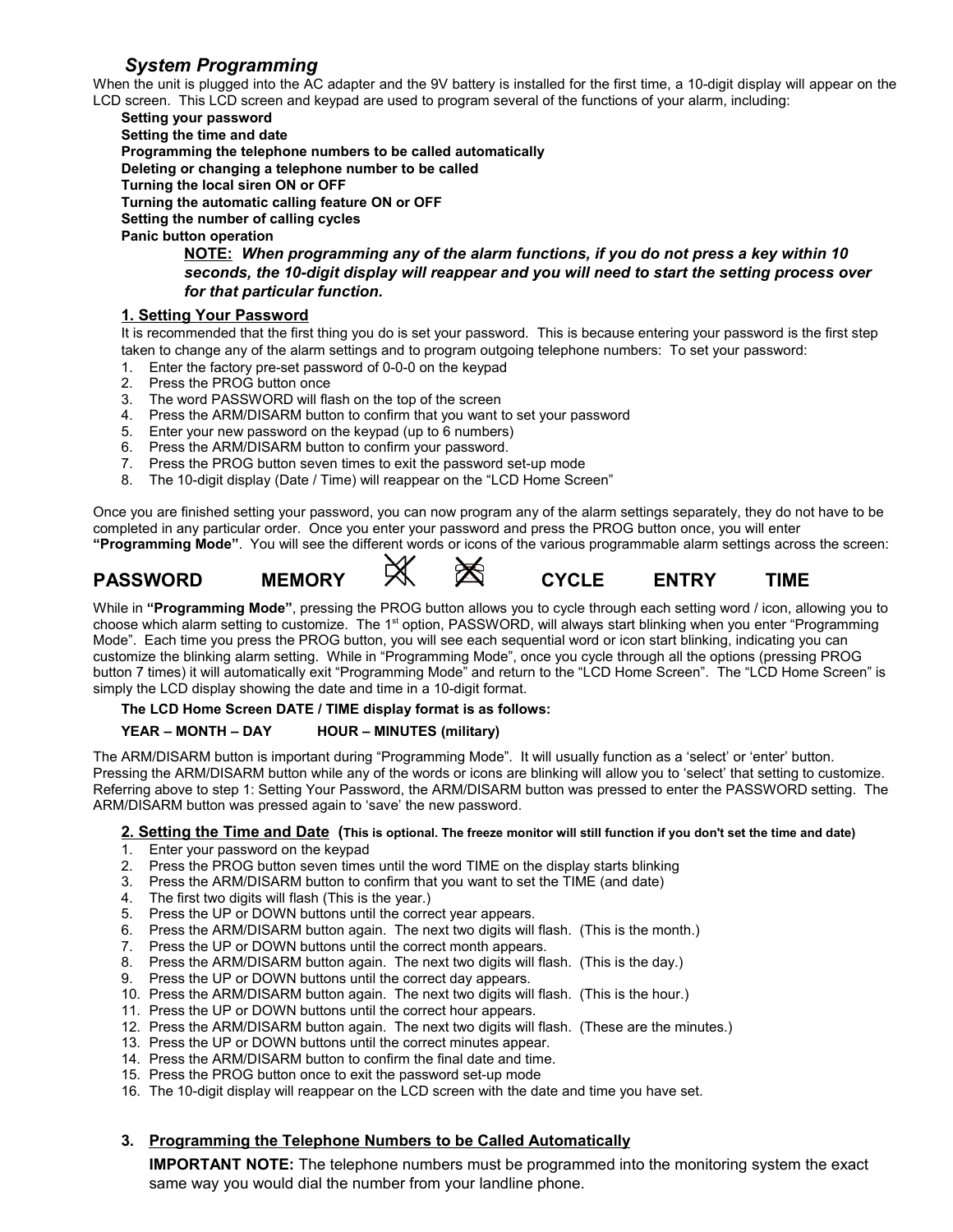The dialing pattern will be 1 + area code + 7 digit number in most cases, especially for long distance numbers. You must have long distance service with your landline telephone provider if you are programming a long distance number into the monitoring system. For local calls, only 7 digits are needed in most cases. Before you program the phone numbers into the THP217, it's a good idea to place a test call (with your landline phone) to the phone number you wish you program, note the dialing pattern used, and program the number into the monitoring system using the same dialing sequence.

- 1. Enter your password on the keypad
- 2. Press the PROG button two times, the word MEMORY on the display will flash
- 3. Press the ARM/DISARM button to confirm that you want to enter the MEMORY setting
- 4. The number "1" will appear in a black circle on the bottom of the screen. This is the first of 5 possible numbers to be programmed. Pressing the UP or DOWN key on the keypad will cycle through the 5 memory slots.
- 5. Enter the phone number to be dialed (using the long distance code and area code if necessary). NOTE: A "Pause" can be programmed between numbers if necessary, or when using certain PABX systems. To do this, press the PAUSE button on the keypad before or after any number (example: 9 + PAUSE + phone number). Each "Pause" will delay the dialing for 3.6 seconds. NOTE: The maximum number of programmed digits is 32 (with only the last 14 digits appearing on the display).
- 6. Press the ARM/DISARM button to confirm and save the phone number. **NOTE:** This will SAVE the phone number in memory **location 1**, and you will return to the main programming menu with the word MEMORY blinking again. To exit the Programming Mode, press the PROG button 6 times, or wait 10 seconds. At this time you can choose to program another phone number, or move on to step **5. Turning the Local Siren ON or OFF**.
- 7. To program a phone number into memory **location 2**, from the LCD Home Screen, enter your password and press the PROG button twice, the word MEMORY will start blinking.
- 8. Press the ARM/DISARM button to enter MEMORY setting. The phone number previously programmed in memory **location 1** should be blinking. Do NOT press ARM/DISARM, as this will ERASE the number. Press UP or DOWN.
- 9. To cycle through the 5 different memory locations, use the UP or DOWN buttons on the keypad. As you press the UP button, you will see the memory location number in a black circle at the bottom left corner of the screen (1 through 5). You can now cycle to memory **location 2** and enter the next phone number (see above step 5). When finished, press the ARM/DISARM button to confirm the phone number.
- 10. Repeat step 9 for memory locations **3**, **4** and **5** if applicable.

**NOTE:** Each time you confirm a phone number into a memory location successfully, you will return to the Programming Menu with the word MEMORY blinking, and the DATE/TIME display across the screen. If the DATE/TIME display is not present after you confirm a number, maybe the number didn't save. You may have to repeat Steps 1 – 4, and when you see the number "1" in the black circle flashing, confirm if the phone number is also flashing. If not, enter the phone number and press ARM/DISARM to save it.

- 11. Press the PROG button six times to exit the programmed numbers set up mode, or wait 10 seconds.
- 12. The 10-digit display will reappear on the LCD screen.

#### **4. Deleting or Changing a Telephone Number to be Called**

- 1. Enter your password on the keypad
- 2. Press the PROG button two times until the word MEMORY on the display starts blinking
- 3. Press the ARM/DISARM button to confirm that you want to be in the MEMORY setting.<br>4. The number "1" will appear in a black circle on the bottom of the screen.
- The number "1" will appear in a black circle on the bottom of the screen.
- 5. Use the UP and DOWN buttons to select the phone number to be deleted or changed.
- 6. Press the ARM/DISARM button once to delete the number. You may then enter a different number in that location if you wish.
- 7. Press the ARM/DISARM button again when you are through deleting or changing the number.
- 8. Press the PROG button six times to exit the programmed numbers set up mode.
- 9. The 10-digit display will reappear on the LCD screen.

#### **5. Turning the Local Siren ON or OFF**

The unit has been pre-set at the factory with its integrated 110dB local siren (on the side of the unit) in the ON position. To turn it OFF:

- 1. Enter your password on the keypad
- 2. Press the PROG button three times until the siren icon starts blinking on the display
- 3. Press the ARM/DISARM button to confirm that you want to be in the siren setting.
- 4. Use the UP and DOWN buttons to turn the speaker ON or OFF (OFF is designated by an "X" through the siren icon)..
- 5. Press the ARM/DISARM button once to confirm the selection.
- 6. Press the PROG button five times to exit the siren set up mode.
- 7. The 10-digit display will reappear on the LCD screen.

#### **6. Turning the Automatic Calling Feature ON or OFF**

**NOTE:** This feature should always be ON unless you do NOT want the monitoring system to place outgoing calls. When this feature is OFF, the telephone icon with an X through it will appear on the LCD Home Screen. When this feature is ON, this icon will not be visible on the LCD Home Screen. The telephone icon will always have an X through it on in the Programming Menu, even if this feature is turned ON.

The unit has been pre-set at the factory ready to begin automatically calling the programmed telephone numbers when an alarm condition exists, or when testing the unit. To turn this function ON or OFF:

- 1. Enter your password on the keypad
- 2. Press the PROG button four times until the telephone icon starts blinking on the display
- 3. Press the ARM/DISARM button to confirm that you want to be in the telephone setting.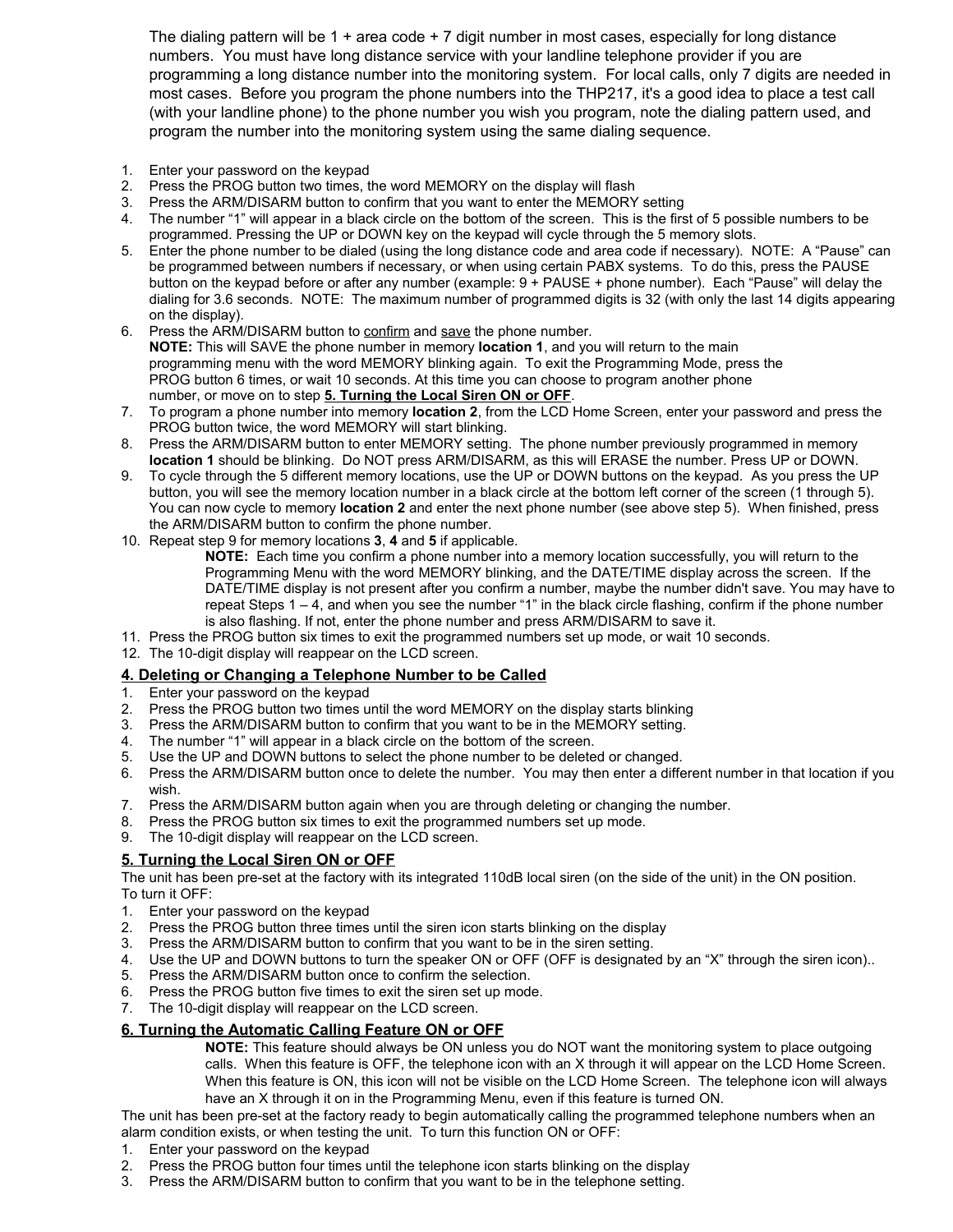- 4. Use the UP and DOWN buttons to turn the telephone setting ON or OFF
- 5. Press the ARM/DISARM button once to confirm the selection.
- 6. Press the PROG button four times to exit the telephone set up mode.

#### **7. Setting the Number of Calling Cycles**

**NOTE:** During an alarm condition, the monitoring system will call each user-programmed phone number, sound a 30-second alarm tone, and repeat the sequence up to 5 total times (or cycles). This setting determines how many times the monitoring system calls each number in the event of an alarm condition. After the unit calls each phone number, it will cycle through the numbers again based on this CYCLE setting.

The unit has been pre-set at the factory to call the programmed telephone numbers for three cycles. To change to any number of cycles from 1 to 5:

- 1. Enter your password on the keypad
- 2. Press the PROG button five times until the CYCLE icon starts blinking on the display
- 3. Press the ARM/DISARM button to confirm that you want to be in the CYCLE setting.
- 4. Use the UP and DOWN buttons to select the number of cycles to be called.
- 5. Press the ARM/DISARM button once to confirm the selection.
- 6. Press the PROG button three times to exit the cycle set up mode.
- 7. The 10-digit display will reappear on the LCD screen.

#### **8. Panic Button Operation**

The unit's temperature sensor can be overridden by pressing the red PANIC button on the keypad. Pressing this button will sound the siren immediately and the calling cycle will commence after 30 seconds. To reverse the panic button and stop the calling cycle:

- 1. Enter your password on the keypad
- 2. Press the ARM/DISARM button

#### *Testing the Programmed Outgoing Telephone Numbers*

Once you are finished programming the outgoing phone numbers, you **must** test the Home Monitoring System to confirm that you have entered the telephone numbers correctly and that the unit is compatible with both your telephone line and the telephone(s) being called.

- 1. Make sure the unit is NOT ARMED, or in "standby mode". Unless you have previously ARMED the unit, it will already be in standby mode. If the unit is ARMED, the word ARM will be displayed at the bottom of the LCD Home Screen. If the unit is in standby mode (DISARMED), the word ARM will not be displayed on the bottom of the home screen.
- 2. Press and hold the "PROG" key until you hear a beep or click sound, usually it takes about 3-5 seconds. As SOON as you hear the beep, RELEASE the PROG key immediately.
- 3. After you release the PROG key, quickly press the number of the memory location of the telephone number to be tested (1, 2, 3, 4, or 5) on the keypad. You will see the phone number for that memory location start to dial across the screen, and then begin to blink. This means the unit is calling the phone number that is blinking. That phone number should receive a phone call shortly, and the alarm tone will be heard. The alarm tone will sound for about 30 seconds after the number is dialed. It doesn't matter if the call is answered or a voice mail or answering machine picks up. The alarm is 30 seconds, and a message may or may not be recorded depending on the length of the recording and number of rings.
- 4. If the phone number is to a remote location, such as a friend or neighbor, notify that person to contact you with the results and confirm the call was placed successfully.

**\* IMPORTANT NOTE**: This test call is very time-sensitive regarding how long you hold down and release the PROG button when forcing the test call. Please note, when you hold down the PROG button, as soon as you hear the beep you must release the PROG button immediately. Then press the number key (1, 2, 3, 4 or 5) quickly after the PROG is released. If the PROG button is not released right away, the test call might not work and the unit might ask for a password. If this happens, try holding the PROG button again and releasing it right when you hear the beep. If it still doesn't work, check the MEMORY to confirm the phone number wasn't deleted by accident.

To check the programmed number, enter the password, press PROG twice, if the word MEMORY is flashing, press ARM/DISARM. You should now see the phone number in the first slot, and you can press UP or DOWN to cycle through the memory slots. If the number does not appear, you will have to re-enter the phone number and press ARM/DISARM to save it when finished. If you press ARM/DISARM any time other than right after you entered the phone number, it will ERASE the number.

#### *Arming the System*

Once all of the phone numbers have been successfully tested in the above step, the unit is ready to be ARMED and begin monitoring your location. To ARM the system:

- 1. Enter your password on the keypad
- 2. Press the ARM/DISARM button.
- 3. Three short beeps will sound and the word ARM will be displayed on the LCD screen.
- 4. Another single beep will sound after 60 seconds signaling that the Freeze Monitor is fully armed.<br>5. To DISARM the unit at any time, enter your password and press the ARM/DISARM button the v
- 5. To DISARM the unit at any time, enter your password and press the ARM/DISARM button the word ARM will disappear from the bottom of the LCD Home Screen.